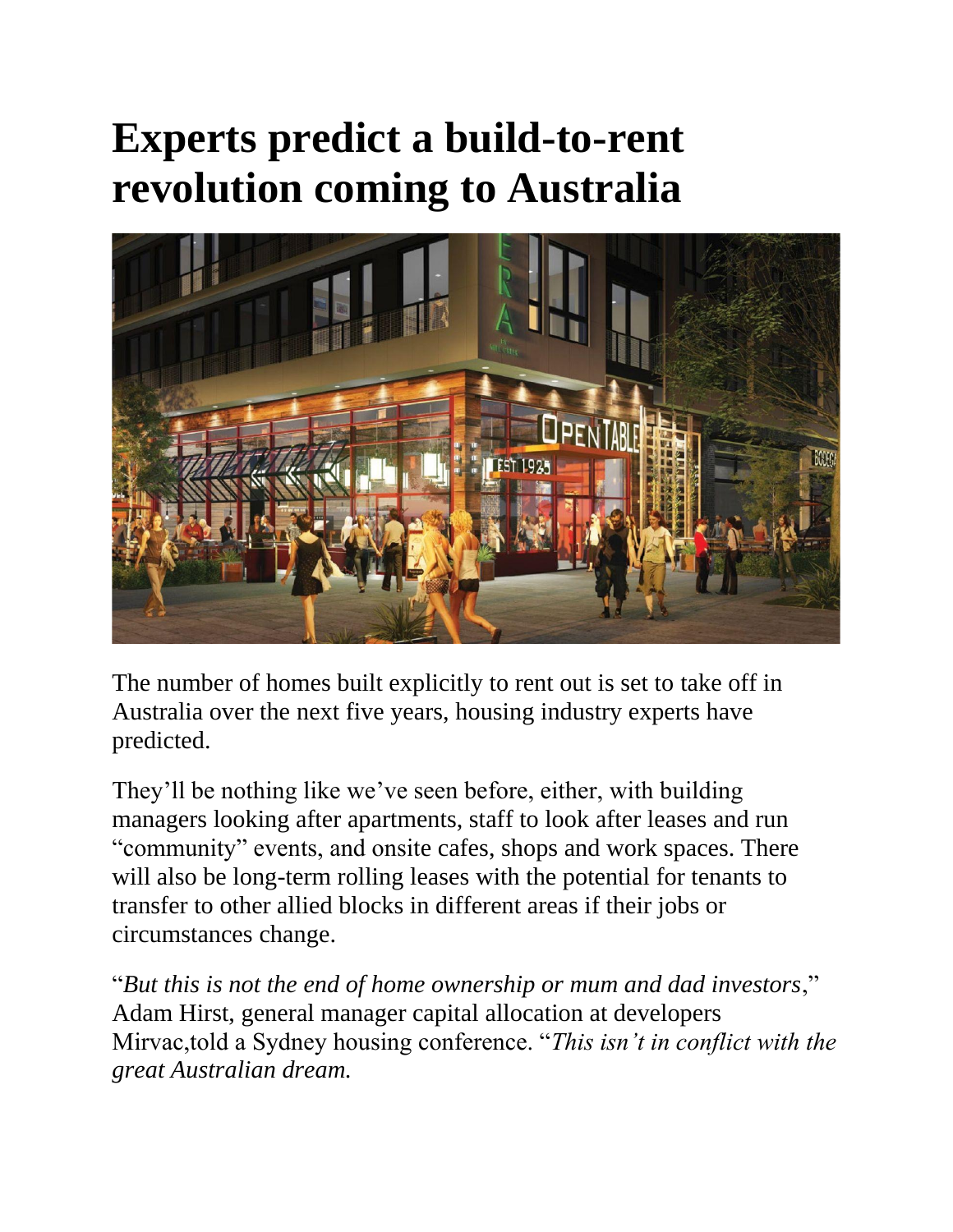"*It's a lifestyle choice of millennials, young families and downsizers, and the choice of a growing number of people. There are currently 2.5 million rental homes in Australia and we see that growing in the next few years with purpose-built apartment buildings for the rental market. It's well-established overseas but, in Australia, it's a new form of housing and there's a lot of excitement around it*."

Such homes will also create a new asset class, often for large institutional investors like super funds, as well as for overseas capital, with some degree of government involvement and support paving the way forward.

As the rate of capital growth slows from softening property prices, those rental yields will become more and more important, the Australian Housing and Urban Research Institute conference heard.

Currently 31 per cent of households in Australia rent, of whom nearly 30 per cent are millennials, aged between 16 and 35, 24 per cent are Baby Boomers, 21 per cent are Generation X (aged 35 to 51) and 20 per cent Generation  $Z$  – the under 16s. Of those Millennials, Ernst & Young Australia research has found that 66 per cent believe they will never own their own home.

"*The real driver for build to rent is those millennials*," said Richard Brice, director of real estate advisory services at Ernst & Young. *"They are very different in their wants and needs.*

*"They want to be near services and jobs and entertainment facilities, and they are looking for on-site flexibility and having places to work within their buildings."*

With sharply increasing demand for good quality rental accommodation with more security of tenure, the only real hurdle is the cost for developers to build such homes, believes JLL regional director,institutional and middle markets Tyrone Hodge. They need to receive incentives to forego the quick and easy profits of build-to-sell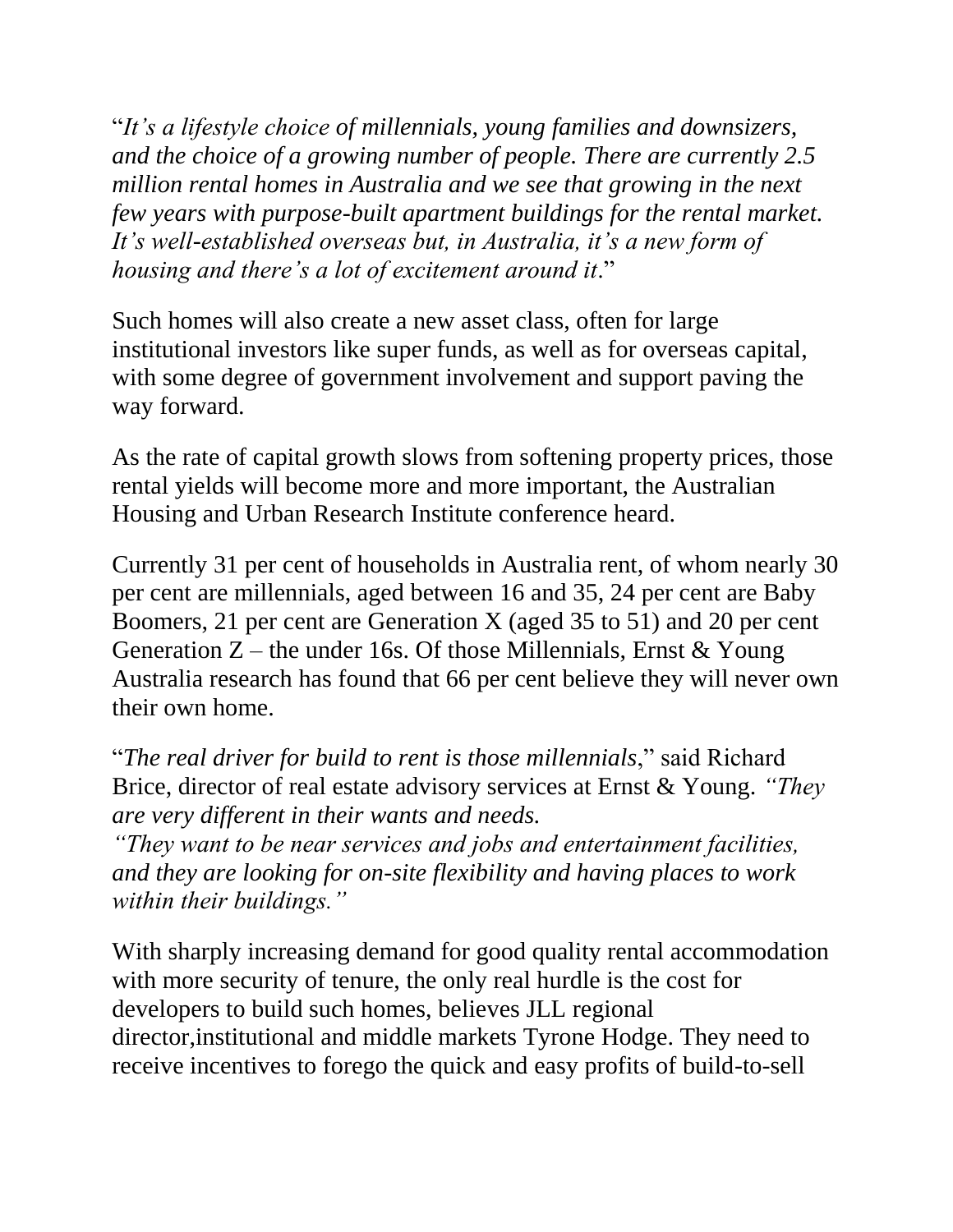apartments in favour of the longer-term rewards of build-to-rent with quality long leases and low vacancy rates.

"The key is we've got to make the costs go down," Mr Tyrone said. "You can't do anything about construction costs, but you can do something about getting the land price, or taxes, down.

JLL's Tyrone Hodge says as demand for rental increases, work is needed to bring down the cost to developers.

Red tape could also be cut, the planning process speeded up, minimum apartment sizes negotiated, tax credits given, lower rates of land tax set, and extra density allowed in return for build to rent projects are some of the other inducements being discussed.

The time has never been riper for an expansion of build to rent with unaffordable house prices, people staying in education longer, a more mobile labour market and the Millennial embrace of the sharing economy, says Mr Hirst. As a result, build-to-rent homes can increasingly be seen as a tradeable asset like building a hotel or retirement village, with a rent roll attached.

Economist Princess Ventura, director of Urbis, says all factors are now aligning. "*Rental yields should increase going forward and we aren't likely to see the crazy capital growth we've seen earlier in the residential sector,"* she says.

Scott Langford, of St George Community Housing, says the nation is seeing a *'structural shift in the Australian market to allow more people to rent*'.

"*The rate of increase of rents over the past 10 years has been a lot higher than other asset classes like retail, industrial and office. And in a low interest rate environment, we're seeing real structural change … Home ownership isn't likely to be the norm in the future*."